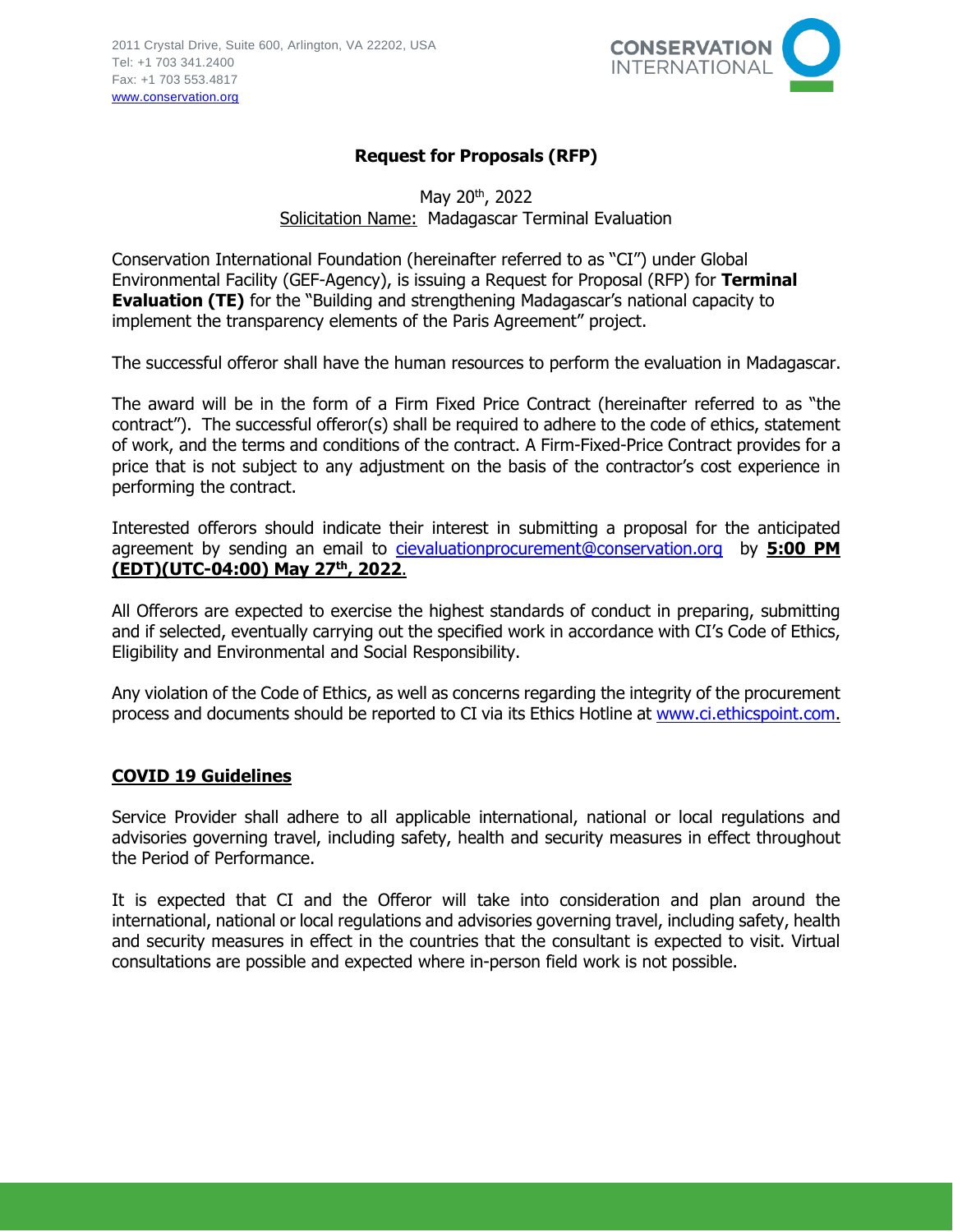# **Table of Contents**

| Section 4. CI's Service Agreement Template & Code of Ethics 17              |  |
|-----------------------------------------------------------------------------|--|
| Section 5. Offeror Representation of Transparency, Integrity, Environmental |  |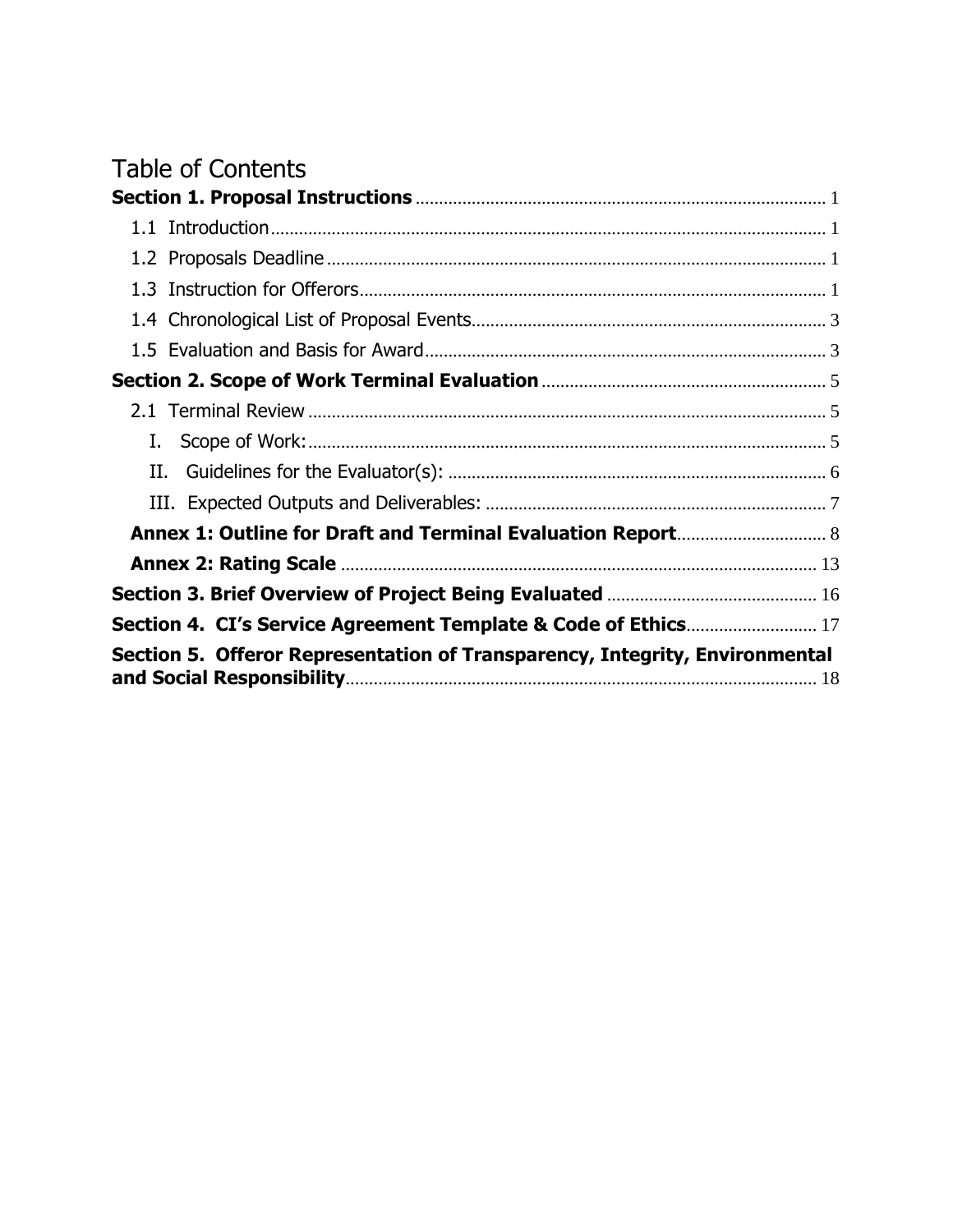## <span id="page-2-0"></span>**Section 1. Proposal Instructions**

## <span id="page-2-1"></span>**1.1 Introduction**

CI, the Contracting entity, is soliciting offers from firms to submit their full proposals to carry out Terminal Review of a GEF funded project. When submitting a proposal, please include the RFP number of the evaluation your firm is bidding on, the Budget Template, and your final Bid. **Please note that the firm chosen to carry out this Terminal Evaluation is automatically disqualified if it carried out the Mid-Term Evaluation for this program.** This measure has been adopted to enhance the objectivity of the results of both evaluations.

In order to have a successful bid, the proposed staff must have previous experience with GEF evaluations. **Not having GEF evaluation experience will negatively impact the scoring evaluation section (in section1.5).**

General Background:

All Global Environment Facility (GEF) funded projects are required to complete a Terminal Evaluation (TE). This is designed to provide a comprehensive and systematic account of the performance of a completed project by assessing its design, implementation, and achievement of objectives. The evaluation is expected to: promote accountability and transparency; and facilitate synthesis of lessons. Also, the TE will provide feedback to allow the GEF Independent Evaluation Office (IEO) to identify recurring issues across the GEF portfolio; and, contribute to GEF IEO databases for aggregation and analysis.

This RFP does not obligate CI to execute a contract(s) nor does it commit CI to pay any costs incurred in the preparation or submission of the proposals. Furthermore, CI reserve the right to reject any and all offers, if such action is considered to be in the best interest of CI.

## <span id="page-2-2"></span>**1.2 Proposals Deadline**

Offerors shall submit their offers electronically at the following email address, [cievaluationprocurement@conservation.org.](mailto:cievaluationprocurement@conservation.org)

Offers must be received no later than **5:00 PM (EDT)(UTC-04:00) June 10th, 2022**. Offerors are responsible for ensuring that their offers are received in accordance with the instructions stated herein. Late offers may not be considered.

## <span id="page-2-3"></span>**1.3 Instruction for Offerors**

All proposals must be submitted in one volume, consisting of:

- A. Technical proposal
- B. Cost proposal using the provided Budget Template
- C. Offeror Representation of Transparency, Integrity, Environmental and Social Responsibility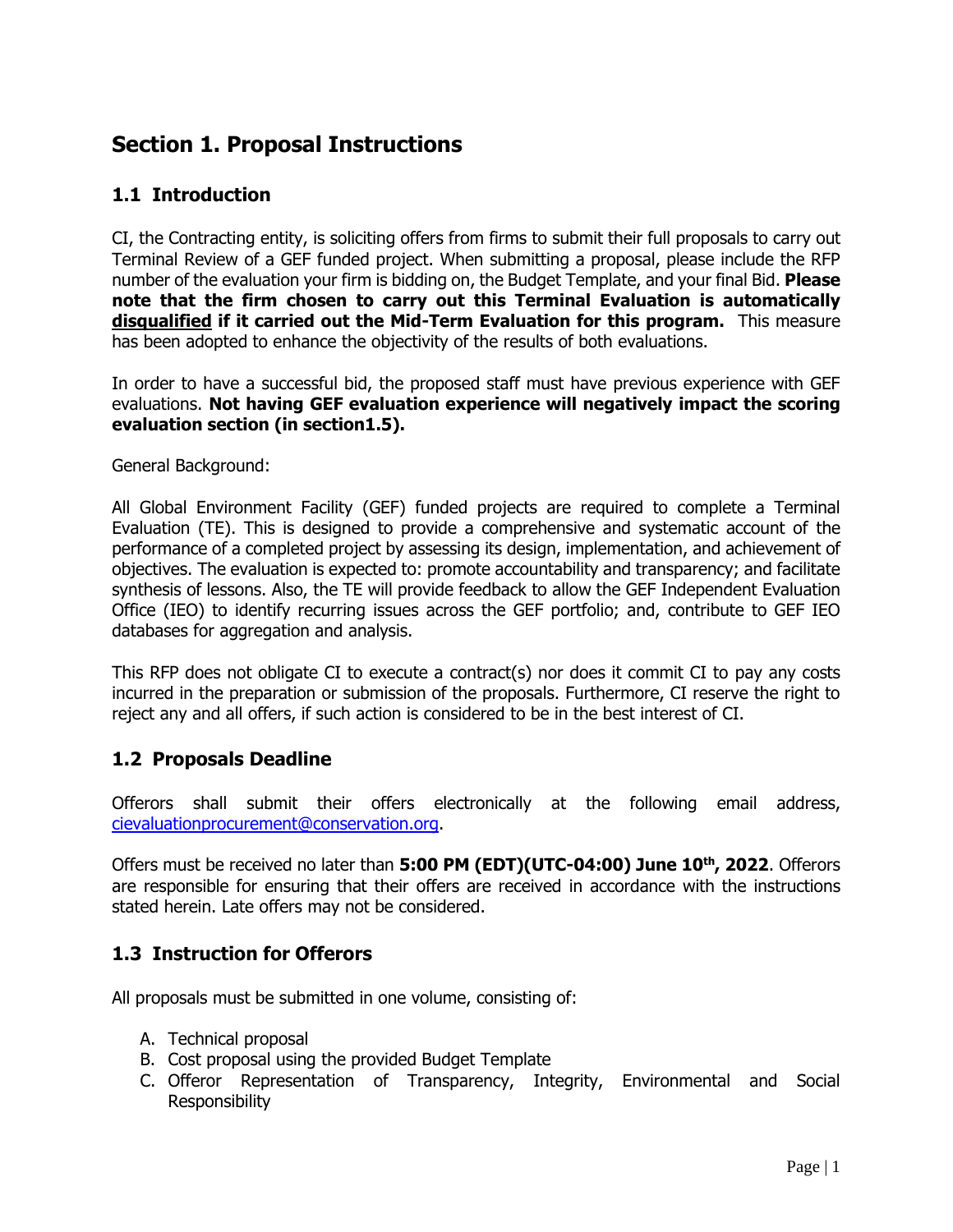#### **A. Technical Proposal**

The technical proposal shall be comprised of the following parts:

• Part 1: Technical Approach, Methodology and Detailed Work Plan. This part shall be between 3 and 5 pages long but may not exceed 5 pages.

The Technical Proposal should describe in detail how the Offeror intends to carry out the requirements described in Section 2, Scope of Work (SOW). The technical proposal should demonstrate a clear understanding of the work to be undertaken and the responsibilities of all parties involved. The Offeror should include details on personnel, equipment, and contractors who will be used to carry out the required services.

• Part 2: Management, Key Personnel, and Staffing Plan. This part shall be between 2 and 5 pages long, but may not exceed 5 pages. CVs may be included in an annex to the technical proposal and will not count against the page limit. Proposed staff must have previous experience with GEF evaluations. Due to COVID 19 concerns and to promote local staffing, firms that have an established presence in the country(ies) where the evaluation will take place will be given preference. This will be reflected under Section 2 of the Evaluation Criteria.

One of the key facets of the Evaluation Criteria is the Personnel Qualifications for carrying out the evaluation. In providing CI with the CVs for the key personnel, this provides a baseline for the evaluation. Therefore, changes in key personnel under the contract must be pre-approved by CI in writing, to ensure that the substitute personnel have the similar vigor in terms of qualifications.

If the Offeror issues a Subcontract, Subcontractors meet the technical profile required: language skills, GEF evaluation experience and ability to travel to the designated locations, and must be pre-approved by CI.

• Part 3: Corporate Capabilities, Experience, Past Performance, and 3 client references. This part shall be between 2 and 4 pages long, but may not exceed 4 pages. Please include descriptions of similar projects or assignments and at least three client references.

#### **B. Cost Proposal**

**Offerors shall use the cost proposal template provided for this RFP (please use the excel file provided in the posting)**. The cost proposal is used to determine which proposals are the most advantageous and serves as a basis of negotiation for award of a contract. The cost proposal must be all-inclusive of profit and fees. Additional costs cannot be included after award, and revisions to proposed costs may not be made after submission unless expressly requested by CI should the offerors proposal be accepted.

Nevertheless, for the purpose of the proposal, **Offerors must price out the deliverables listed in Part III of Section 2 (Expected Outputs and Deliverables)** and provide at a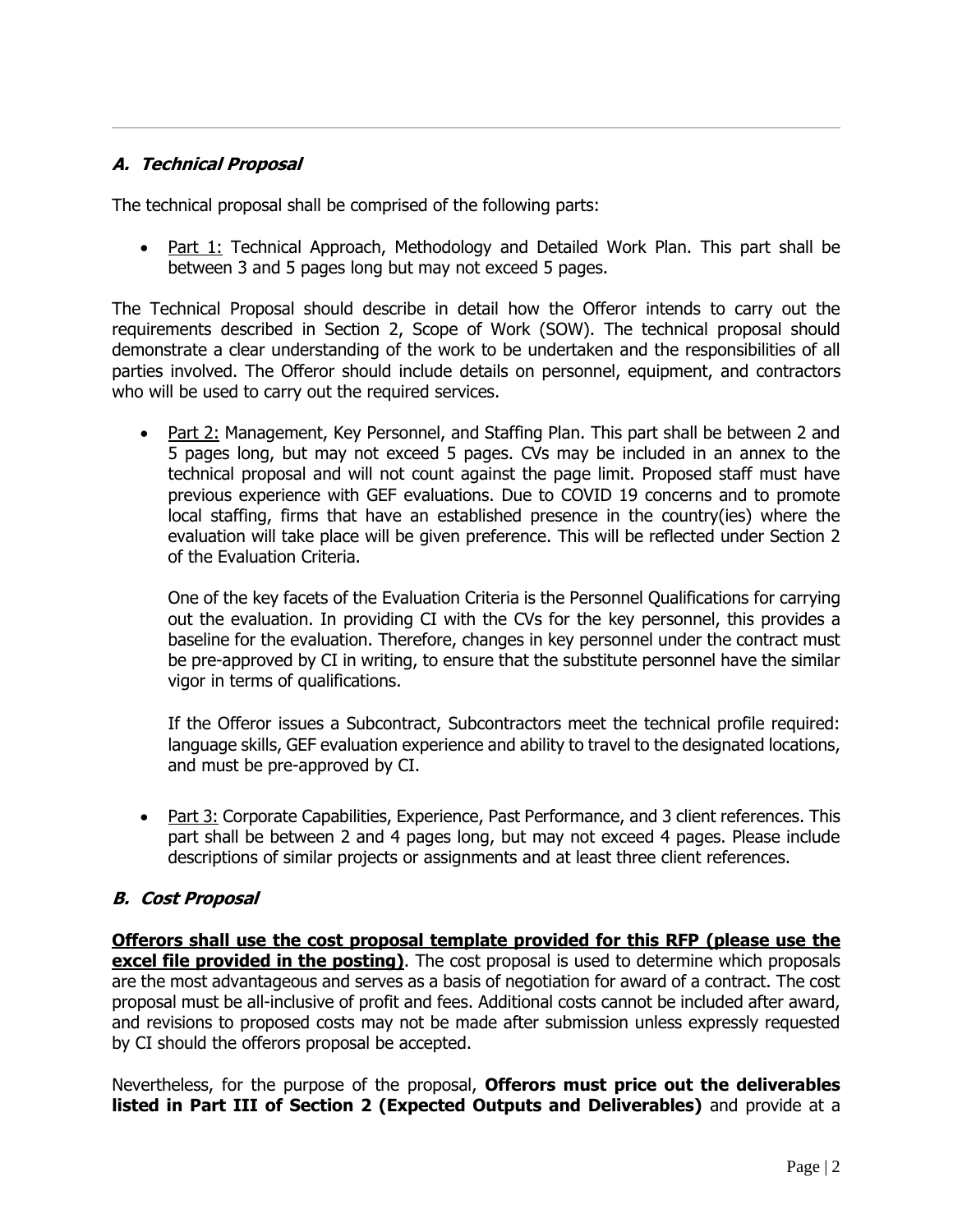minimum their hourly or daily rate, travel, and any other anticipated cost. Please refer to the Budget Template attached for details. CI reserves the right to request additional cost information if the evaluation committee has concerns of the reasonableness or completeness of an Offeror's cost proposal.

If selected, Offeror shall use its best efforts to minimize the financing of any taxes on goods and services, or the importation, manufacture, procurement or supply thereof. If Offeror is eligible to apply for refunds on taxes paid, Offeror shall do so. Any tax savings should be reflected in the total cost.

#### **C. Offeror Representation of Transparency, Integrity, Environmental and Social Responsibility**

This document must be signed by the Offerors or (Offerors representative) and submitted with the Offeror's proposal to CI and can be found in Section 5 to the RFP.

## <span id="page-4-0"></span>**1.4 Chronological List of Proposal Events**

Offerors must strictly follow the calendar of important dates in the solicitation process. The dates can be modified at the sole discretion of CI. Any changes will be published in an amendment to this RFP.

| <b>Event</b>                                                         | Due By                                                 |
|----------------------------------------------------------------------|--------------------------------------------------------|
| <b>RFP Originally Issued</b>                                         | May 20 <sup>th</sup> , 2022                            |
| Notice of Intent to Participate                                      | May 27th, 2022                                         |
| RFP Reposted, if applicable                                          | May 27 <sup>th</sup> , 2022                            |
| Questions Due (send to:<br>cievaluationprocurement@conservation.org) | May 30th, 2022                                         |
| Answers to Questions Distributed                                     | June 7 <sup>th</sup> , 2022                            |
| Proposal Due Date                                                    | June 10 <sup>th</sup> , 2022 at 5:00pm EDT (UTC-04:00) |
| <b>Estimated Award-Interview</b>                                     | July 1st, 2022                                         |

## <span id="page-4-1"></span>**1.5 Evaluation and Basis for Award**

Award(s) will be made to the offeror(s) whose proposal is determined to be responsive to this solicitation document, meets the technical capability requirements, and is determined to represent the most advantageous to CI. CI reserves the right to split the award(s) among the highest ranked offerors, if such action is considered to be in the best interest of CI.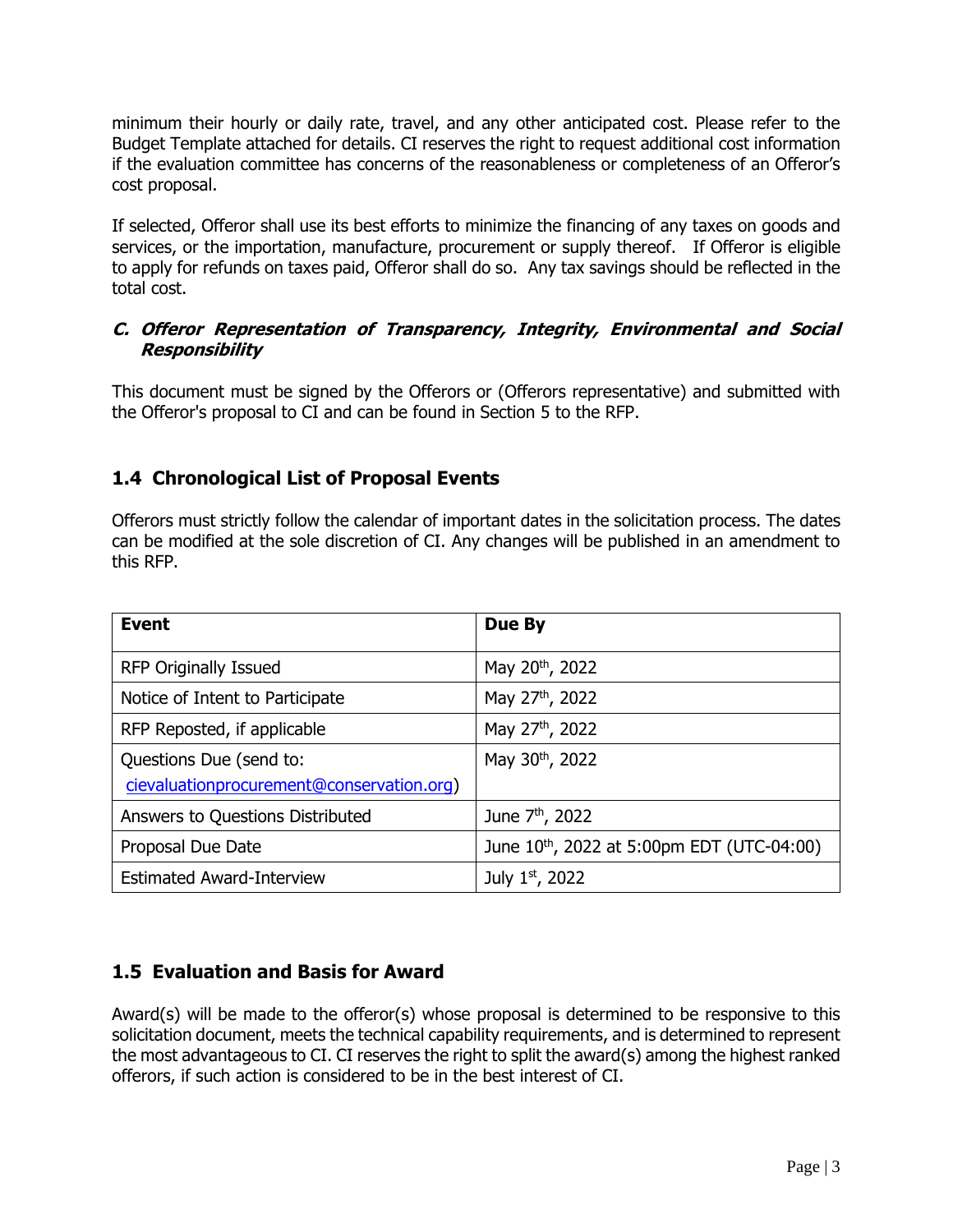|                | <b>Evaluation Criteria</b>                                                                                                                                         | <b>Total Possible</b><br><b>Points</b> |  |  |  |
|----------------|--------------------------------------------------------------------------------------------------------------------------------------------------------------------|----------------------------------------|--|--|--|
| 1              | Technical Proposal (Part 1): Technical Approach, Methodology, and Detailed<br><b>Work Plan</b>                                                                     |                                        |  |  |  |
| $\mathbf{1}$   | Does the proposal clearly explain, understand and respond to<br>the objectives of the project as stated in the Scope of Work?                                      | 10                                     |  |  |  |
| $\overline{2}$ | Does the organization have an established presence in the<br>country (directly or through a subcontractor) where the<br>evaluation will take?                      | 10                                     |  |  |  |
| 3              | Does the proposed program approach and detailed activities and<br>timeline fulfill the requirements of executing the Scope of Work<br>effectively and efficiently? | 15                                     |  |  |  |
| $\overline{4}$ | Does the proposal demonstrate the Offeror's knowledge related<br>to technical sectors required by the Scope of Work?                                               | 10                                     |  |  |  |
| $\mathbf{I}$   | Technical Proposal (Part 2): Management, Key Personnel, and Staffing Plan                                                                                          |                                        |  |  |  |
| 5              | Personnel Qualifications - Do the proposed team members have<br>necessary experience and capabilities to carry out the Scope of<br>Work?                           | 15                                     |  |  |  |
| 6              | Does the organization have extensive experience conducting<br>GEF evaluations?                                                                                     | 15                                     |  |  |  |
| III            | Technical Proposal (Part 3): Corporate Capabilities, Experience, Past<br>Performance, and references                                                               |                                        |  |  |  |
| $\overline{7}$ | Company Background and Experience – Does the company have<br>experience relevant to the project Scope of Work?                                                     | 10                                     |  |  |  |
| IV             | Cost Proposal: Cost Includes (Travel, Fee, Charges, any other expenses)                                                                                            |                                        |  |  |  |
| 8              | <b>Cost-Lowest Cost</b>                                                                                                                                            | 15                                     |  |  |  |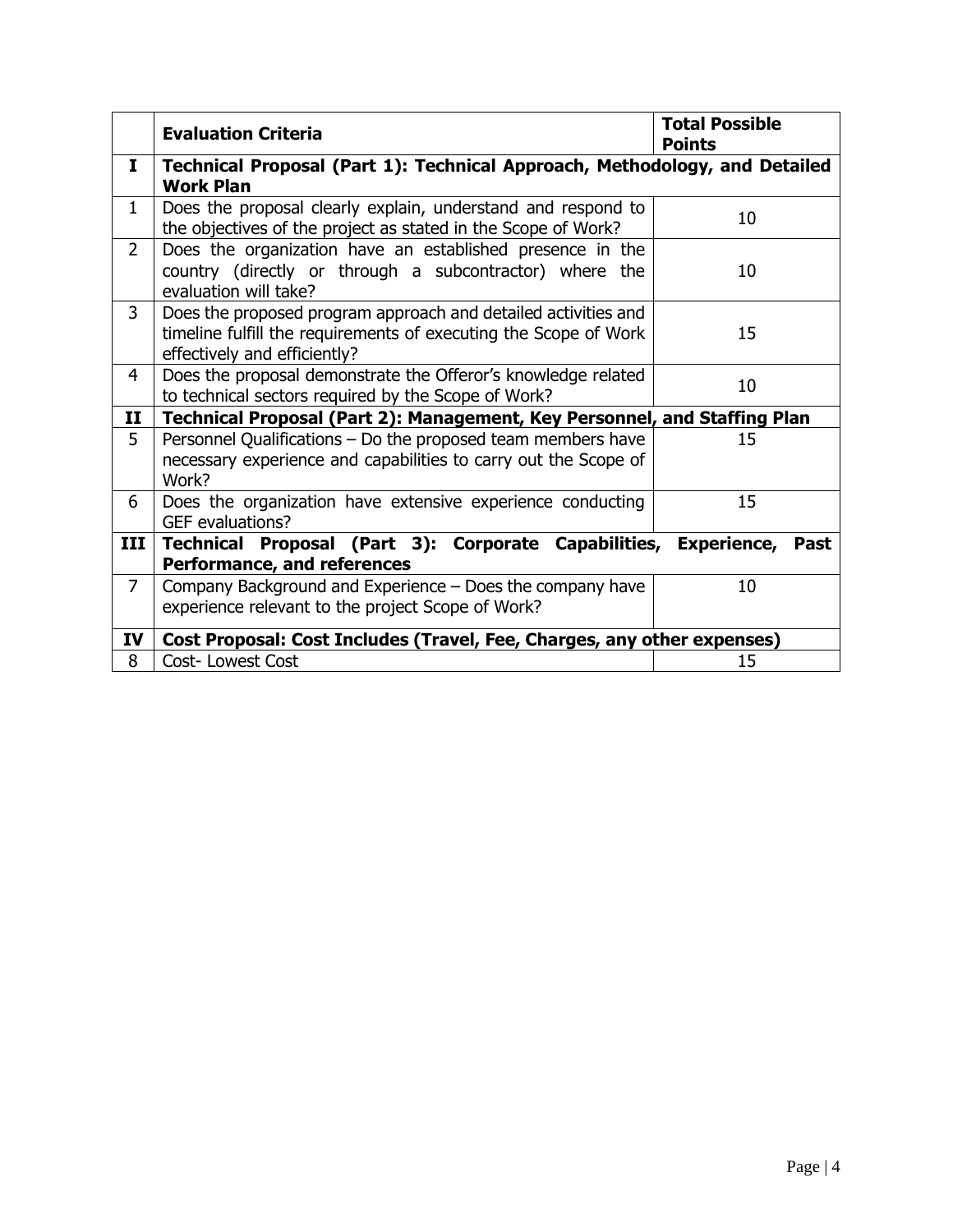# <span id="page-6-0"></span>**Section 2. Scope of Work Terminal Evaluation**

#### <span id="page-6-1"></span>2.1 Terminal Review

The Global Environment Facility (GEF) requires Terminal Evaluations (TEs) for full-sized projects and encourages TEs for medium-sized projects. TEs are conducted by independent consultants and are used as an adaptive management tool by GEF Agencies and as a portfolio monitoring tool by the GEF Secretariat. TEs are primarily a monitoring tool to identify challenges and outline corrective actions to ensure that a project is on track to achieve maximum results by its completion. **All reports that are submitted must be in English.** 

#### <span id="page-6-2"></span>I. Scope of Work:

- 1. Kick off meeting to introduce team, and provide project related documents for evaluations, based on the submitted proposal.
- 2. The evaluator will conduct a desk review of project documents (i.e. PIF, Project Document, plans related to the Environmental and Social Safeguards [including Gender and Stakeholder Engagement], Work plans, Budgets, Project Inception Report, Quarterly Reports, PIRs, documents with project results, Finalized GEF Focal Area Tracking Tools, policies and guidelines used by the Executing Agency, CI-GEF Evaluation Policy, GEF Evaluation Policy, Project Operational Guidelines, Manuals and Systems, etc.), and develop draft Key informant Questionnaire and draft terminal evaluation inception report to be reviewed by CI-GEF team. The report will contain the initial information on the following:
	- a. Initial subject of the review, and relevant context
	- b. Purpose of the evaluation: why is the evaluation being conducted at this time, who needs the information and why?
	- c. Objectives of the evaluation: What the evaluation aims to achieve (e.g. assessment of the results of the project, etc.)
	- d. Scope: What aspects of the project will be covered, and not covered, by the evaluation
	- e. Identification and description of the evaluation criteria (including relevance, effectiveness, results, efficiency, and sustainability)
	- f. Key evaluation questions
	- g. Methodology including approach for data collection and analysis, and stakeholder engagement
	- h. Rationale for selection of the methods, and selection of data sources (i.e. sites to be visited, stakeholders to be interviewed)
	- i. Proposal on the system for data management and maintenance of records
	- j. Intended products and reporting procedures
	- k. Potential limitations of the evaluation
- 3. The evaluator will host a workshop (in person/virtual) with the Executing Agencies to clarify understanding of the objectives and methods of the Terminal Evaluation.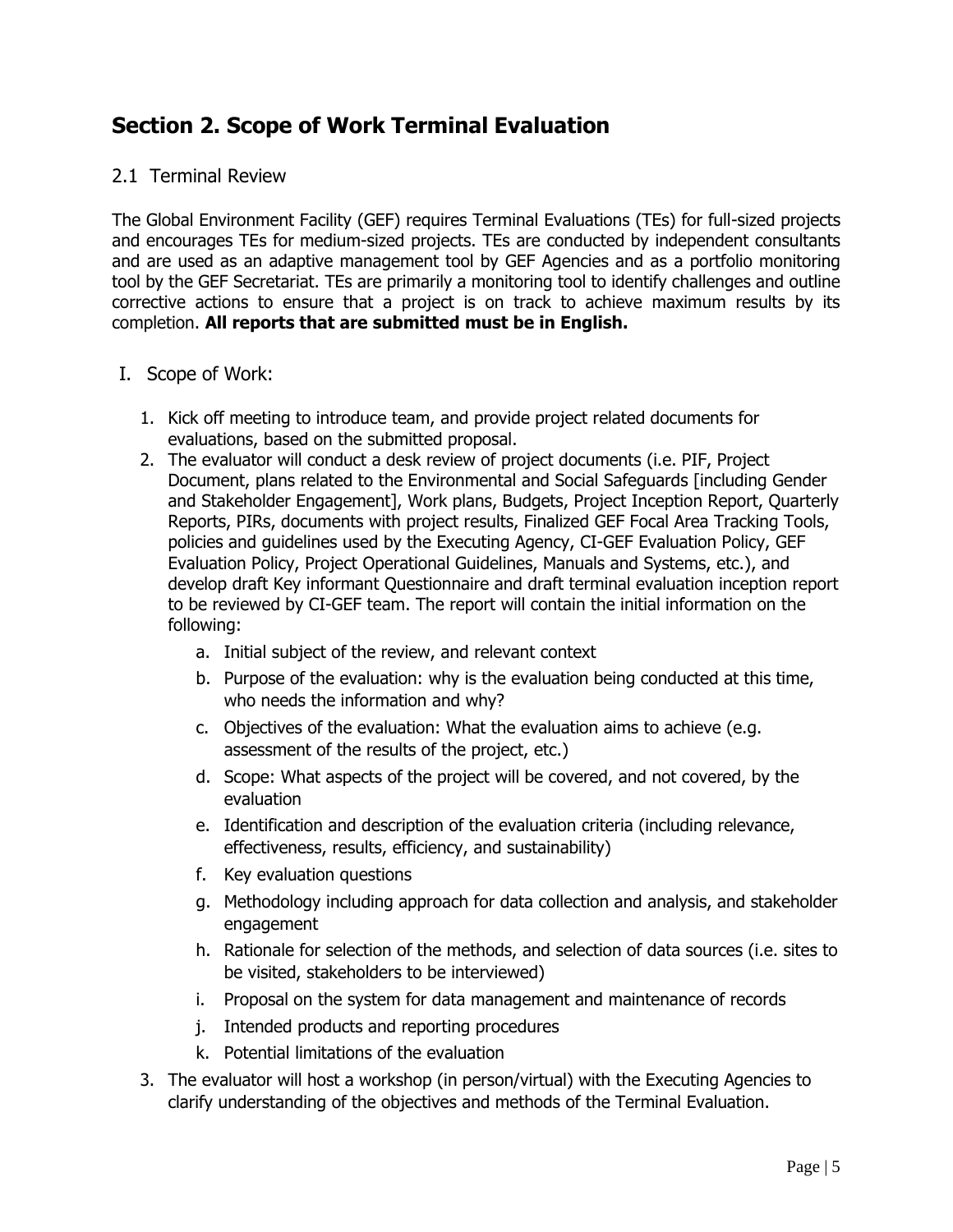The conclusion of the workshop will be summarized in a Terminal Evaluation Workshop Report with the following information:

- a. Final subject of the review, and relevant context
- b. Purpose of the evaluation: why is the evaluation being conducted at this time, who needs the information and why?
- c. Objectives of the evaluation: What the evaluation aims to achieve (e.g. assessment of the results of the project, etc.)
- d. Scope: What aspects of the project will be covered, and not covered, by the evaluation
- e. Identification and description of the evaluation criteria (including relevance, effectiveness, results, efficiency, and sustainability)
- f. Key evaluation questions
- g. Methodology including approach for data collection and analysis, and stakeholder engagement
- h. Rationale for selection of the methods, and selection of data sources (i.e. sites to be visited, stakeholders to be interviewed)
- i. Final system for data management and maintenance of records
- j. Intended products and reporting procedures
- k. Potential limitations of the evaluation
- 4. The evaluator will undertake the evaluation of the project, including any interviews and in- country site visits, based on the Guidelines for the Evaluator/s section II.

The evaluator will Present initial findings to the Executing Agency, CI's General Counsel's Office (GCO) and CI-GEF Agency at the end of TE mission.

- 5. Based on the document review and the in-country interviews/site visits, the evaluator will prepare a draft evaluation report following the outline in Annex 1. The report will be shared with the Executing Agencies and the CI-GEF Agency. Each party can provide a management response, documenting questions or comments on the draft evaluation report.
- 6. The evaluator will incorporate comments and will prepare the final evaluation report. The evaluator will submit a final evaluation report in word and PDF and will include a separate document highlighting where/how comments were incorporated.
- <span id="page-7-0"></span>II. Guidelines for the Evaluator(s):
	- Evaluators will be independent from project design, approval, implementation and execution. Evaluators will familiarize themselves with the GEF programs and strategies, and with relevant GEF policies such as those on project cycle, M&E, co-financing, fiduciary standards, gender, and environmental and social safeguards.
	- Evaluators will take perspectives of all relevant stakeholders (including the GEF Operational Focal Point[s]) into account. They will gather information on project performance and results from multiple sources including the project M&E system, tracking tools, field visits, stakeholder interviews, project documents, and other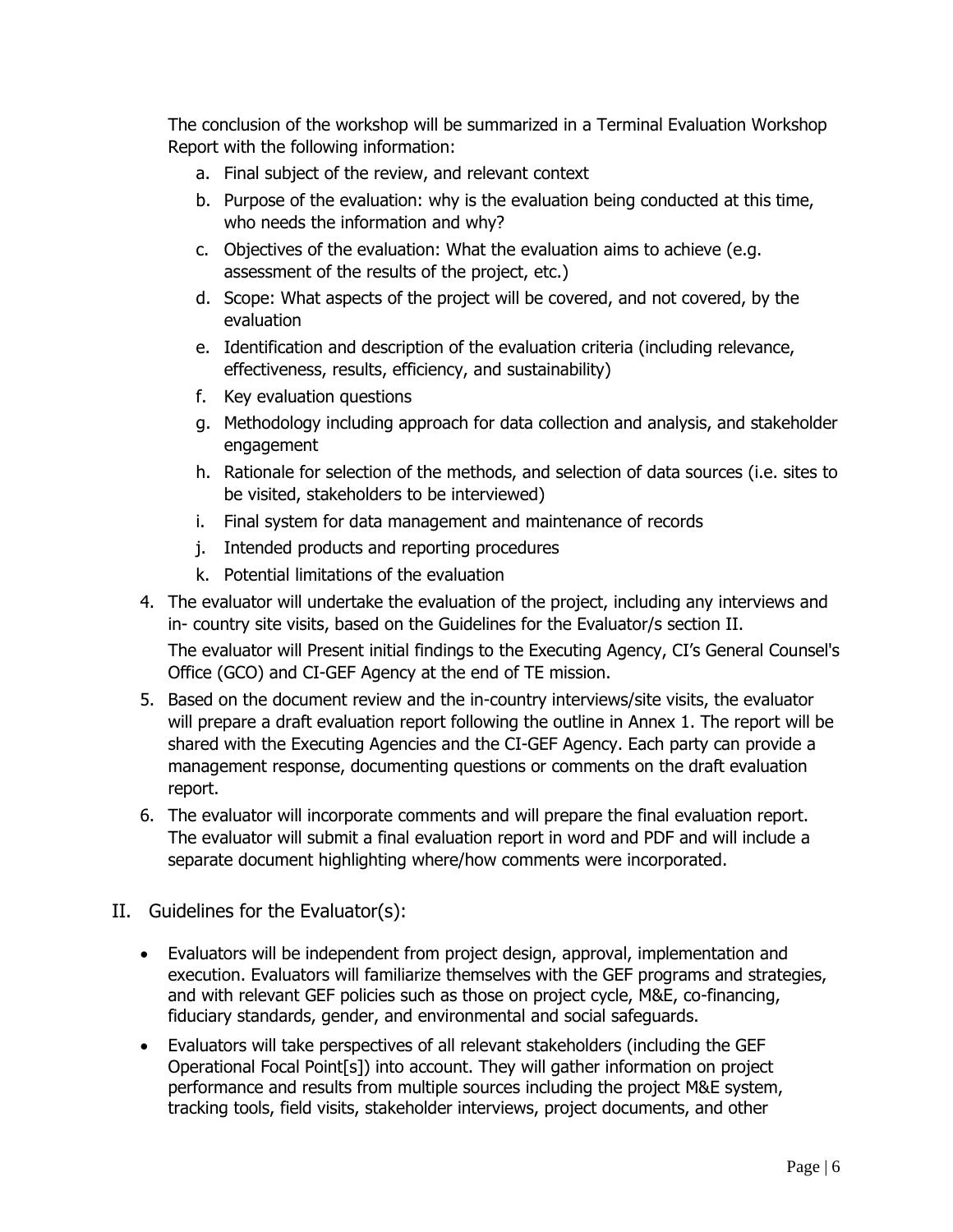independent sources, to facilitate triangulation. They will seek the necessary contextual information to assess the significance and relevance of observed performance and results.

- Evaluators will be impartial and will present a balanced account consistent with evidence.
- Evaluators will apply the rating scales provided in these guidelines in Annex 2.
- Evaluators will abide by the GEF Evaluation Office Ethical Guidelines.
- <span id="page-8-0"></span>III. Expected Outputs and Deliverables:

| <b>Number</b>           | <b>Activity</b>                                                                             | <b>Deliverables</b>                                                                                                              | <b>Proposed</b><br>Cost \$US |
|-------------------------|---------------------------------------------------------------------------------------------|----------------------------------------------------------------------------------------------------------------------------------|------------------------------|
| $\mathbf{1}$            | <b>Introductory Call</b>                                                                    | Summary of the introductory call to<br>introduce team members and<br>review evaluation timeline                                  | Insert Cost US\$             |
| $\overline{\mathbf{2}}$ | Desk review of all relevant<br>project documents                                            | Draft Terminal Evaluation Inception<br>Report and Key Informant<br>Questionnaire                                                 | Insert Cost US\$             |
| 3                       | <b>Host Evaluation Inception</b><br>workshop with Executing<br>Agencies (virtual/in person) | Final Terminal Evaluation Inception<br><b>Workshop Report</b>                                                                    | Insert Cost US\$             |
| 4                       | Evaluation of the project<br>via interviews and site<br>visits                              | Presentation of initial findings                                                                                                 | <b>Insert Cost US\$</b>      |
| 5                       | Draft Final Report                                                                          | <b>Terminal Evaluation Final Report</b><br>(Draft)                                                                               | Insert Cost US\$             |
| 6                       | Revised report<br>incorporating comments<br>from CI                                         | Final Terminal Evaluation Report<br>(word and PDF), including<br>document showing how<br>comments/questions were<br>incorporated | <b>Insert Cost US\$</b>      |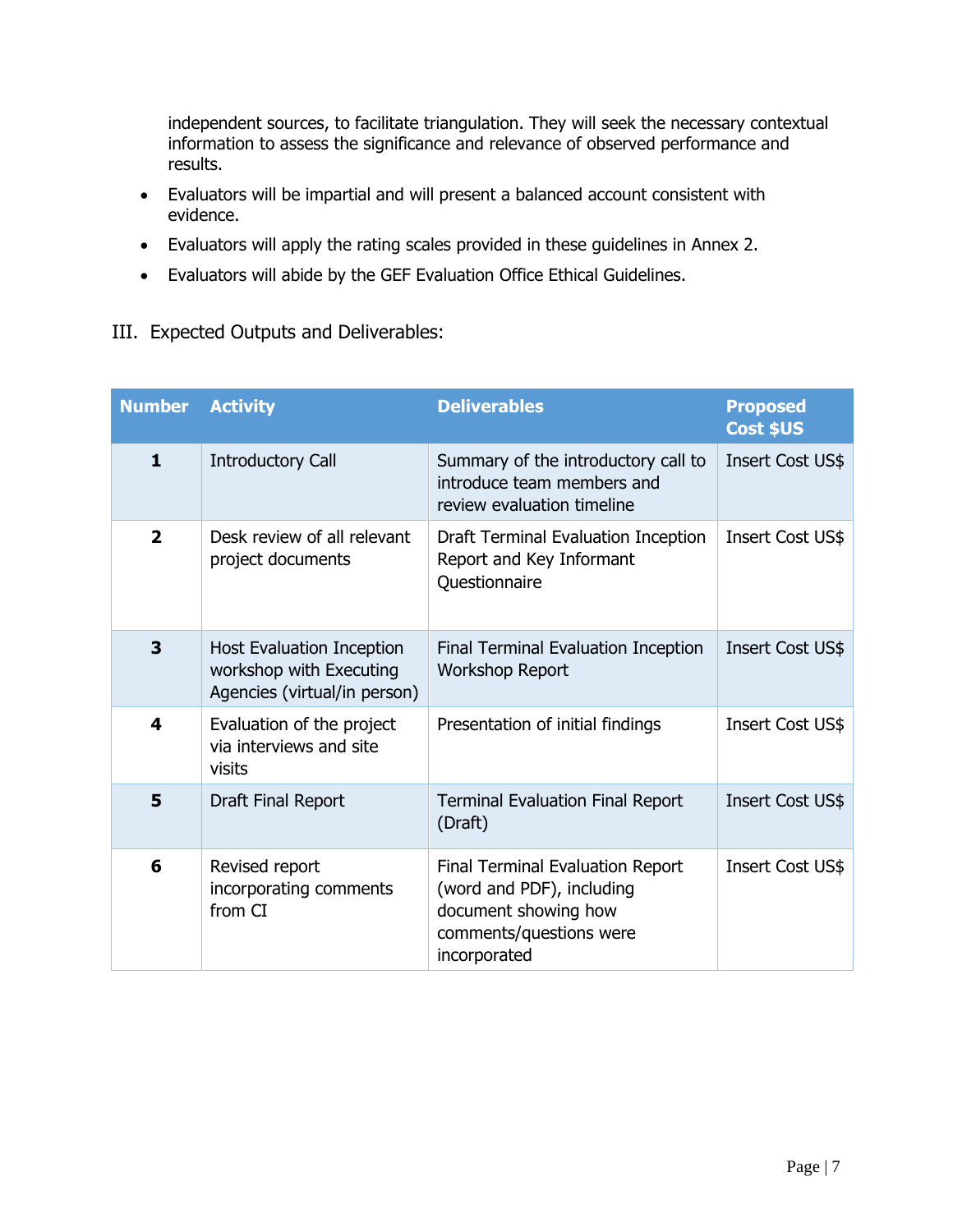### <span id="page-9-0"></span>**Annex 1: Outline for Draft and Terminal Evaluation Report**

The draft and final evaluation reports should at the minimum contain the information below:

#### General Information

The Terminal Evaluation report will provide general information on the project and conduct of the Terminal Evaluation. This includes information such as:

- GEF Project ID
- Project name
- GEF financing
- Planned and materialized co-financing
- Key objectives
- GEF Agency
- Project countries
- Key dates
- Name of the Project Executing Agency(ies)

The Terminal Evaluation report will also provide information on when the evaluation took place, places visited, who was involved, the methodology, and the limitations of the evaluation. The report will also include, as annexes to the main report, the evaluation team's terms of reference, its composition and expertise.

Where feasible and appropriate, the Terminal Evaluation reports should include georeferenced maps and/or coordinates that demarcate the planned and actual area covered by the project. To facilitate tracking and verification, where feasible, the Terminal Evaluations should include geo-referenced pictures of the sites where GEF supported interventions were undertaken.

#### Project Theory of Change

The Terminal Evaluation report will include a description of the project's theory of change including description of: the outputs, outcomes, intermediate states, and intended long-term environmental impacts of the project; the causal pathways for the long-term impacts; and, implicit and explicit assumptions. The project's objective(s) should also be included within the theory of change.

Some of the projects may already have an explicit theory of change. Where appropriate, after consultations with the project stakeholders, the evaluators may refine this theory of change. Where an explicit theory of change is not provided in the project documents, the evaluators should develop it based on information provided in the project documents and through consultations with the project stakeholders. The report should provide an explicit (or implicit) statement on project's theory of change - i.e. how through a causal chain project activities would lead to project outcomes and long term impact. It should describe how causal links among the outputs, outcomes and long term impacts are supposed to work. The report should also include the assumptions made in the project's theory of change.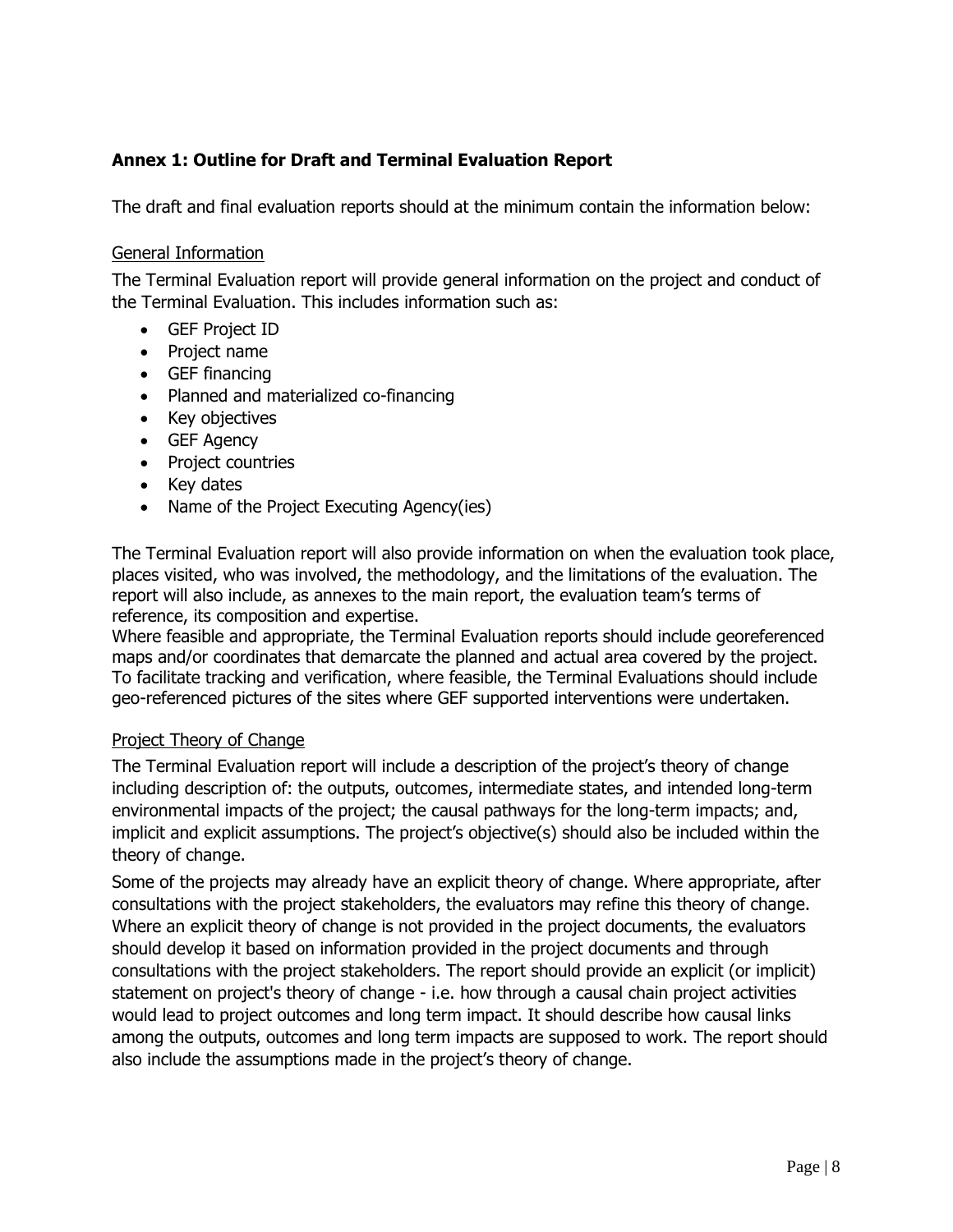#### Assessment of Project Results

The TE must assess achievement of project outputs and outcomes, and report on these. While assessing a project's results, evaluators will determine and rate the extent to which the project objectives – as stated in the documents submitted at the CEO Endorsement stage – have been achieved. The evaluator(s) should also indicate if there were any changes in project design and/or expected results after start of implementation. If the project did not establish a baseline (initial conditions), where feasible, the evaluator should estimate the baseline conditions so that results can be determined. Where applicable, the Terminal Evaluation report will include an assessment of the level of achievement of the GEF corporate results targets/core indicators to which the project contributes and will also incorporate data from the focal area tracking tool and/or core indicator worksheet .

#### **Outputs**

The evaluator should rate the extent to which the expected outputs were actually delivered. An identification and assessment of the factors that affected delivery of outputs should also be included.

#### **Outcomes**

The evaluator should rate the extent to which the expected outcomes were achieved and the extent to which its achievement was dependent on delivery of project outputs. They should also assess the factors that affected outcome achievement, e.g. project design, project's linkages with other activities, extent and materialization of co-financing, stakeholder involvement, etc. Where the project was developed within the framework of a program, the assessment should also report on the extent the project contributed to the program outcomes.

#### **Criteria for Outcome Ratings**

Outcome ratings will take into account the outcome achievements of the projects against its expected targets.

Project outcomes will be rated on three dimensions:

- a. Relevance: Were the project outcomes congruent with the GEF focal areas/operational program strategies, country priorities, and mandates of the Agencies? Was the project design appropriate for delivering the expected outcomes?
- b. Effectiveness: Were the project's actual outcomes commensurate with the expected outcomes?
- c. Efficiency: Was the project cost-effective? How does the project cost/time versus output/outcomes equation compare to that of similar projects?

Rating Scale for Outcomes: An overall outcome rating will be provided on a six-point scale (highly satisfactory to highly unsatisfactory) after taking into account outcome relevance, effectiveness, and efficiency (See Annex 2).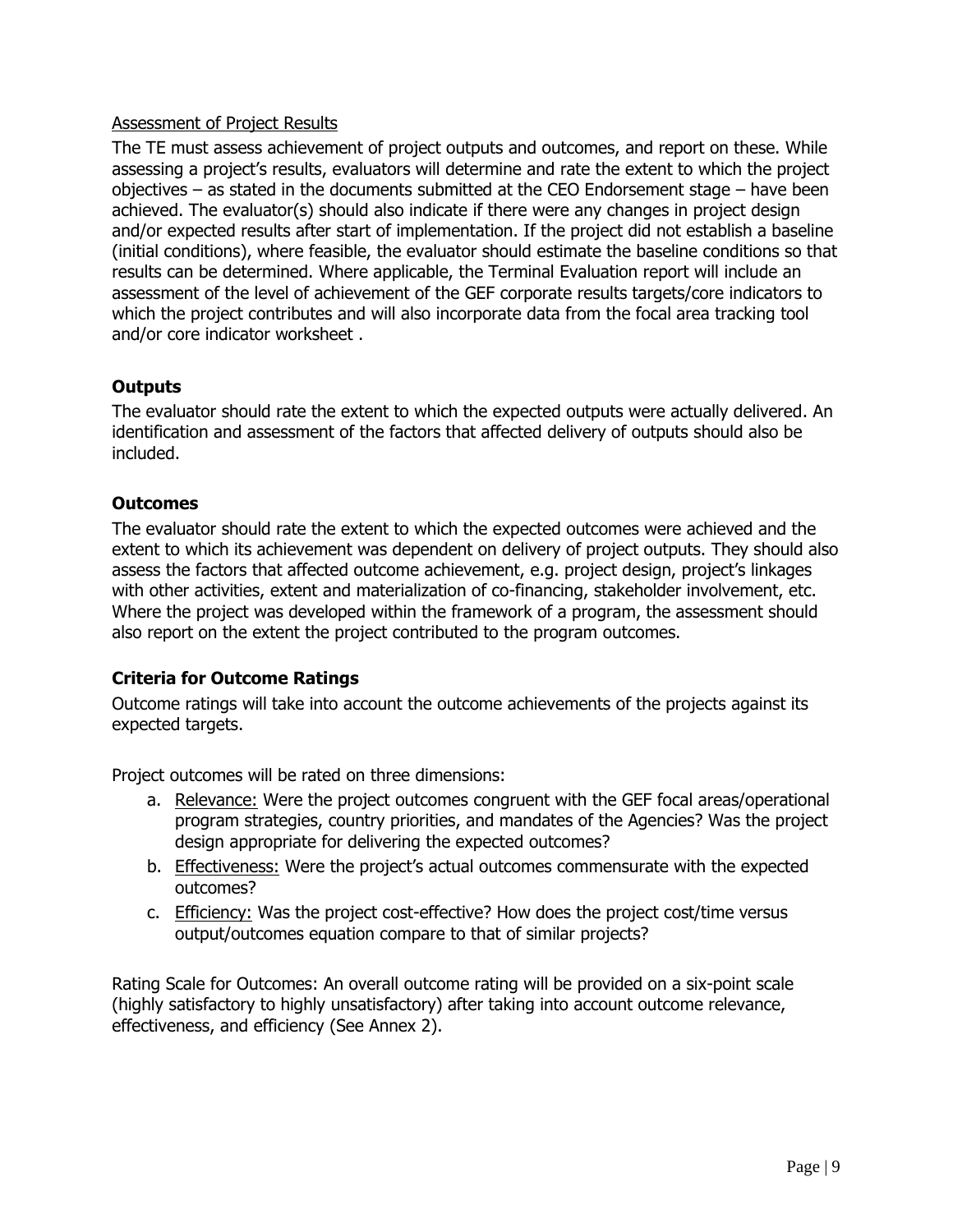#### **Sustainability**

The assessment of sustainability will weigh risks to continuation of benefits from the project. The assessment should identify key risks and explain how these risks may affect continuation of benefits after the GEF project ends. The analysis should cover key risks, including financial, socio-political, institutional, and environmental risks. The overall sustainability of project outcomes will be rated on a four-point scale (Likely to Unlikely) based on an assessment of the likelihood and magnitude of the risks to sustainability. Higher levels of risks and magnitudes of effect, imply lower likelihood of sustainability. Annex 2 describes the rating scale for sustainability.

#### Progress to Impact

It is often too early to assess the long-term impacts of the project at the point of project completion. This said, some evidence on progress towards long-term impacts, and the extent to which the key assumptions of the project's theory of change hold, may be available and it may be feasible to assess and report on the progress. The evaluators should also assess the extent to which the progress towards long-term impact may be attributed to the project.

The evaluators should report the available qualitative and quantitative evidence on environmental stress reduction (e.g. GHG emission reduction, reduction of waste discharge, etc.) and environmental status change (e.g. change in population of endangered species, forest stock, water retention in degraded lands, etc.). When reporting such evidence, the evaluator should note the information source and clarify the scale/s at which the described environmental stress reduction is being achieved.

The evaluators should cover the project's contributions to changes in policy/ legal/regulatory frameworks. This would include observed changes in capacities (awareness, knowledge, skills, infrastructure, monitoring systems, etc.) and governance architecture, including access to and use of information (laws, administrative bodies, trust-building and conflict resolution processes, information-sharing systems, etc.). Contribution to change in socioeconomic status (income, health, well-being, etc.) should also be documented.

Where the environmental and social changes are being achieved at scales beyond the immediate area of intervention, the evaluators should provide an account of the processes such as sustaining, mainstreaming, replication, scaling up and market change, through which these changes have taken place. The evaluators should discuss whether there are arrangements in the project design to facilitate follow-up actions, and should document instances where the GEF promoted approaches, technologies, financing instruments, legal frameworks, information systems, etc., were adopted/implemented without direct support from, or involvement of, the project. Evidence on incidence of these processes should be discussed to assess progress towards impact.

When assessing contributions of GEF project to the observed change, the evaluators should also assess the contributions of other actors and factors. The evaluators should assess merits of rival explanations for the observed impact and give reasons for accepting or rejecting them. Where applicable, the evaluators are encouraged to identify and describe the barriers and other risks that may prevent further progress towards long-term impacts.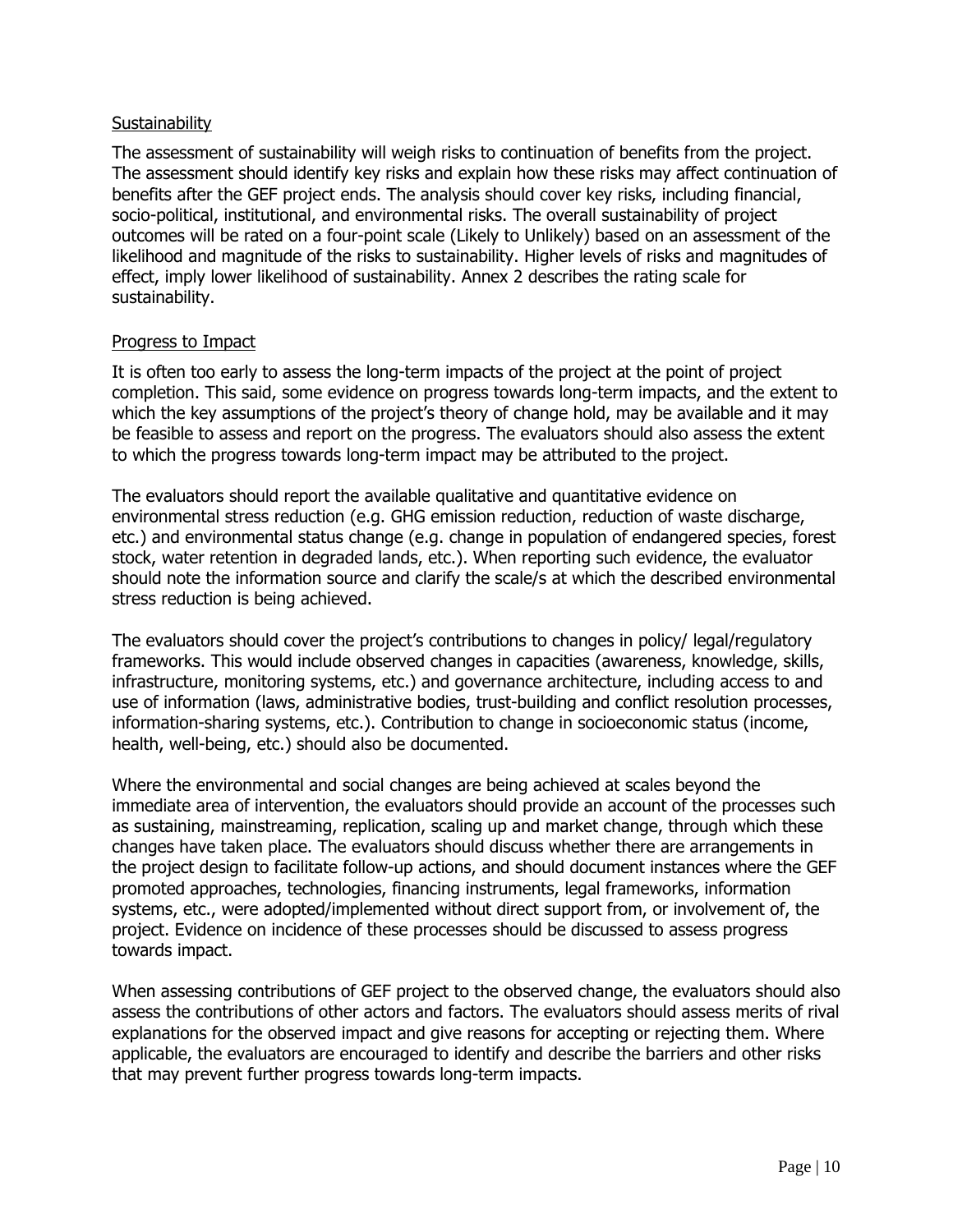The evaluators should document the unintended impacts – both positive and negative impacts – of the project and assess the overall scope and implications of these impacts. Where these impacts are undesirable from environmental and socio-economic perspectives, the evaluation should suggest corrective actions.

#### Assessment of Monitoring & Evaluation Systems

The evaluators will include an assessment of the strengths and weaknesses of the project M&E plan and its implementation.

M&E Design. To assess the quality of the M&E plan, the evaluators will assess:

- a. Was the M&E plan at the point of CEO Endorsement practical and sufficient?
- b. Did it include baseline data?
- c. Did it: specify clear targets and appropriate (SMART) indicators to track environmental, gender, and socio-economic results; a proper methodological approach; specify practical organization and logistics of the M&E activities including schedule and responsibilities for data collection; and, budget adequate funds for M&E activities?

M&E Implementation. The evaluators should assess:

- a. Whether the M&E system operated as per the M&E plan?
- b. Where necessary, whether the M&E plan was revised in a timely manner?
- c. Was information on specified indicators and relevant GEF focal area tracking tools gathered in a systematic manner?
- d. Whether appropriate methodological approaches have been used to analyze data?
- e. Were resources for M&E sufficient? How was the information from the M&E system used during the project implementation?

Project M&E systems will be rated on the quality of M&E design and quality of M&E implementation using a six-point scale (Highly Satisfactory to Highly Unsatisfactory). Annex 2 provides more details on the scale.

#### Assessment of Implementation and Execution

The assessment of the implementation and execution of GEF projects will take into account the performance of the GEF Implementing Agencies and project Executing Agency(ies) (EAs) in discharging their expected roles and responsibilities. The performance of these agencies will be rated using a six-point scale (Highly Satisfactory to Highly Unsatisfactory). See Annex 2 for more information on the scale.

**Quality of Implementation:** Within the GEF partnership, GEF Implementing Agencies are involved in activities related to a project's identification, concept preparation, appraisal, preparation of detailed proposal, approval and start-up, oversight, supervision, completion, and evaluation. To assess performance of the GEF Agencies, the evaluators will assess the extent to which the agency delivered effectively on these counts, with focus on elements that were controllable from the given GEF Agency's perspective. The evaluator will assess how well risks were identified and managed by the GEF Agency.

**Quality of Execution:** Within the GEF partnership, the EAs are involved in the management and administration of the project's day-to-day activities under the overall oversight and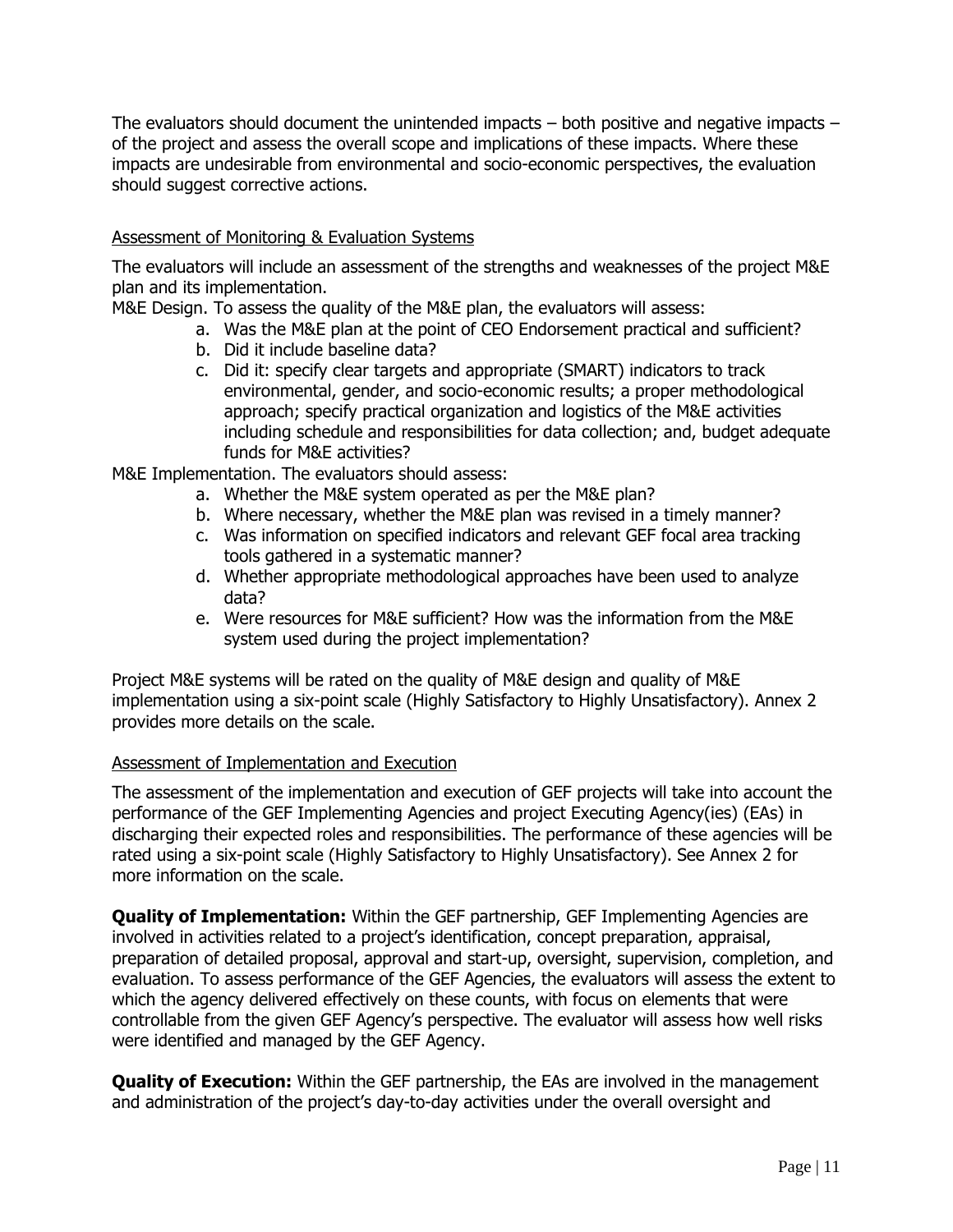supervision of the GEF Agencies. The EAs are responsible for the appropriate use of funds, and procurement and contracting of goods and services to the GEF Agency. To assess EA performance, the evaluators will assess the extent to which it effectively discharged its role and responsibilities.

#### Assessment of the Environmental and Social Safeguards

The evaluator will assess whether appropriate environmental and social safeguards were addressed in the project's design and implementation (See Annex 2 for more details on the rating scale). It is expected that a GEF project will not cause any harm to environment or to any stakeholder and, where applicable, it will take measures to prevent and/or mitigate adverse effects. The evaluator should assess the screening/ risk categorization of the project along with the implementation of the safeguard plans that were approved by the GEF Agency. There should be an analysis of the implementation of management measures, as outlined at CEO Endorsement/Approval, including findings on the effectiveness of management measures and lessons learned.

**Gender:** The evaluator will determine the extent to which the gender considerations were taken into account in designing and implementing the project. The evaluator should report whether a gender analysis was conducted, the extent to which the project was implemented in a manner that ensures gender equitable participation and benefits, and whether gender disaggregated data was gathered and reported on beneficiaries. In case the given GEF project disadvantages or may disadvantage women or men, then this should be documented and reported. The evaluator should also determine the extent to which relevant gender related concerns were tracked through project M&E, and if possible, addressing whether gender considerations contributed to the success of the project.

**Stakeholder Engagement:** The evaluator should, where applicable, review and assess the Stakeholder Engagement Plan and project specific aspects such as involvement of civil society, indigenous population, private sector, etc. The evaluator should also indicate the percentage of stakeholders who rate as satisfactory, the level at which their views and concerns are taken into account by the project.

**Accountability and Grievance Mechanism:** The evaluator should review and assess the project's Grievance Mechanism. The evaluator should analyze and assess whether project stakeholders were aware of the grievance mechanism and whether the mechanism was effective in addressing grievances.

The evaluator should also review and assess any other safeguard plans that were triggered.

#### Other Assessments

The Terminal Evaluations should assess the following topics, for which ratings are not required:

- a. Need for follow-up: Where applicable, the evaluators will indicate if there is any need to follow up on the evaluation findings, e.g. instances financial mismanagement, unintended negative impacts or risks, etc.
- b. Materialization of co-financing: the evaluators will provide information on the extent to which expected co-financing materialized, whether co-financing is cash or in-kind, whether it is in form of grant or loan or equity, whether co-financing was administered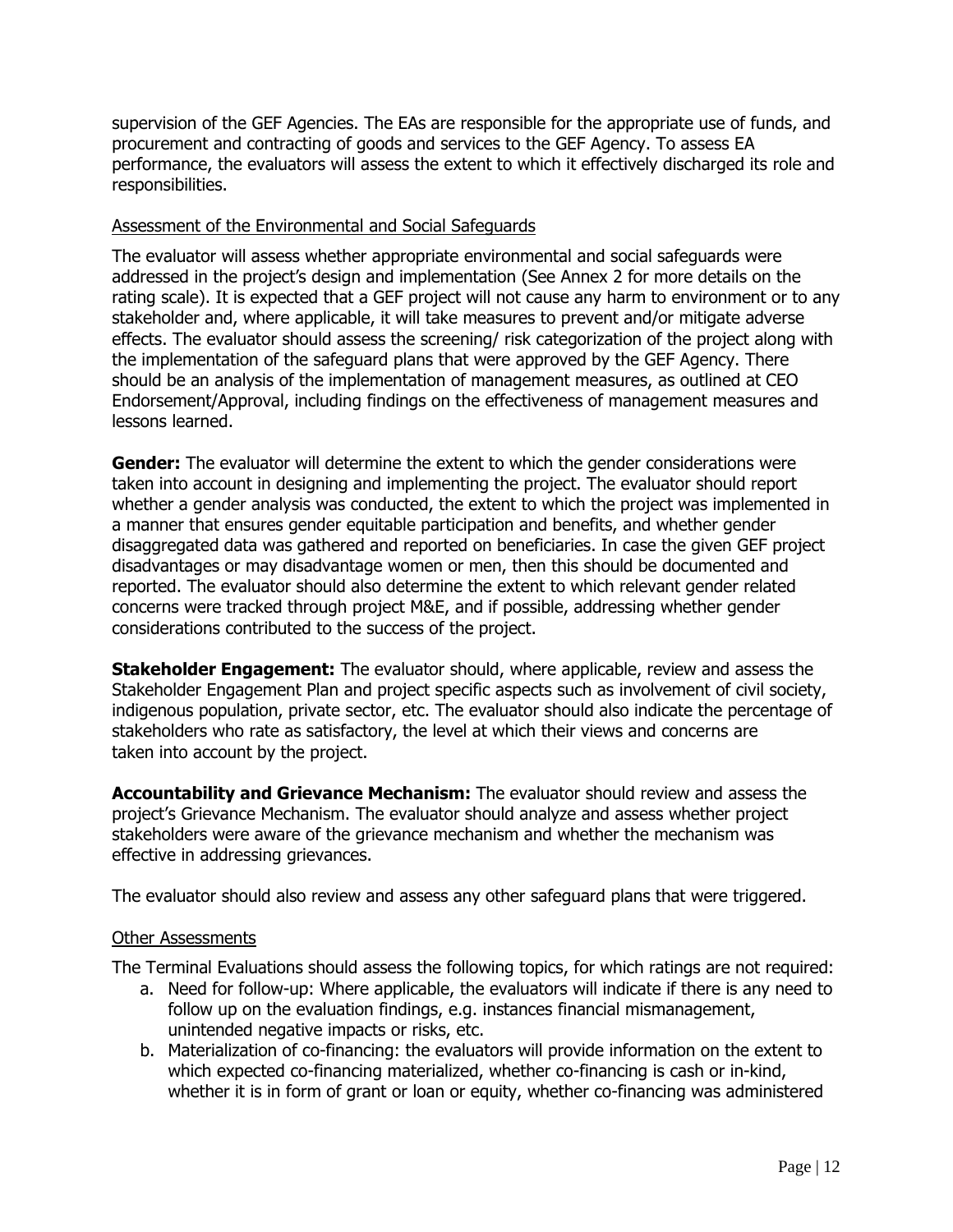by the project management or by some other organization, how shortfall in co-financing or materialization of greater than expected co-financing affected project results, etc.

- c. Knowledge Management: the evaluators should provide an assessment of whether the Knowledge Management Plan as included in the Project Document was implemented. If possible, the evaluators should also include the list of knowledge products developed throughout project implementation, including internet references if available.
- d. Lessons and Recommendations: Evaluators should provide a few well-formulated lessons that are based on the project experience and applicable to the type of project at hand, to the GEF's overall portfolio, and/or to GEF systems and processes. Wherever possible, Terminal Evaluation reports should include examples of good practices in project design and implementation that have led to effective stakeholder engagement, successful broader adoption of GEF initiatives by stakeholders, and large-scale environmental impacts. The evaluators should describe aspects of the project performance that worked well along with reasons for it. They should discuss where these good practices may or may not be replicated. Recommendations should be well formulated and targeted. The recommendations should discuss the need for action, the recommended action along with its likely consequences vis-à-vis status quo and other courses of action, the specific actor/actors that need to take the action, and time frame for it.

#### <span id="page-14-0"></span>**Annex 2: Rating Scale**

The main dimensions of project performance on which ratings are first provided in terminal evaluation are: outcomes, sustainability, quality of monitoring and evaluation, quality of implementation, and quality of execution. The CI-GEF Agency also includes ratings for environmental and social safeguards.

#### **Outcome Ratings:**

The overall ratings on the outcomes of the project will be based on performance on the following criteria:

- a. Relevance
- b. Effectiveness
- c. Efficiency

Project outcomes are rated based on the extent to which project objectives were achieved. A six-point rating scale is used to assess overall outcomes:

- Highly satisfactory (HS): Level of outcomes achieved clearly exceeds expectations and/or there were no short comings.
- Satisfactory (S): Level of outcomes achieved was as expected and/or there were no or minor short comings.
- Moderately Satisfactory (MS): Level of outcomes achieved more or less as expected and/or there were moderate short comings.
- Moderately Unsatisfactory (MU): Level of outcomes achieved somewhat lower than expected and/or there were significant shortcomings.
- Unsatisfactory (U): Level of outcomes achieved substantially lower than expected and/or there were major short comings.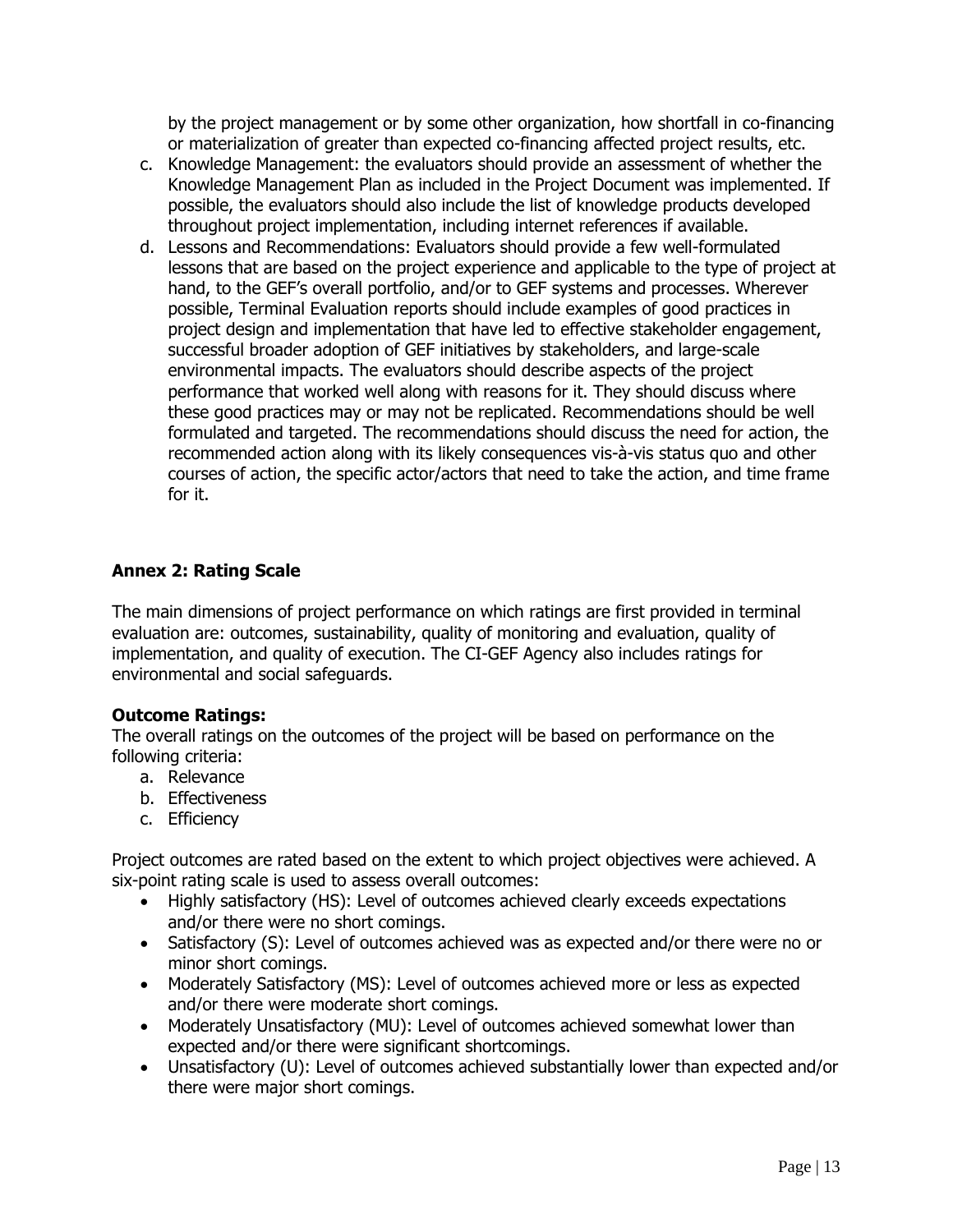- Highly Unsatisfactory (HU): Only a negligible level of outcomes achieved and/or there were severe short comings.
- Unable to Assess (UA): The available information does not allow an assessment of the level of outcome achievements.

The calculation of the overall outcomes rating of projects will consider all the three criteria, of which relevance and effectiveness are critical. The rating on relevance will determine whether the overall outcome rating will be in the unsatisfactory range (MU to HU = unsatisfactory range). If the relevance rating is in the unsatisfactory range, then the overall outcome will be in the unsatisfactory range as well. However, where the relevance rating is in the satisfactory range (HS to MS), the overall outcome rating could, depending on its effectiveness and efficiency rating, be either in the satisfactory range or in the unsatisfactory range.

The second constraint applied is that the overall outcome achievement rating may not be higher than the effectiveness rating. During project implementation, the results framework of some projects may have been modified. In cases where modifications in the project impact, outcomes and outputs have not scaled down their overall scope, the evaluator should assess outcome achievements based on the revised results framework. In instances where the scope of the project objectives and outcomes has been scaled down, the magnitude of and necessity for downscaling is taken into account and despite achievement of results as per the revised results framework, where appropriate, a lower outcome effectiveness rating may be given.

#### **Sustainability Ratings:**

The sustainability will be assessed taking into account the risks related to financial, sociopolitical, institutional, and environmental sustainability of project outcomes. The evaluator may also take other risks into account that may affect sustainability. The overall sustainability will be assessed using a four-point scale.

- Likely (L): There is little or no risk to sustainability.
- Moderately Likely (ML): There are moderate risks to sustainability.
- Moderately Unlikely (MU): There are significant risks to sustainability.
- Unlikely (U): There are severe risks to sustainability.
- Unable to Assess (UA): Unable to assess the expected incidence and magnitude of risks to sustainability.

## **Project M&E Ratings:**

Quality of project M&E will be assessed in terms of:

- Design
- Implementation

Quality of M&E on these two dimensions will be assessed on a six-point scale:

- Highly satisfactory (HS): There were no short comings and quality of M&E design / implementation exceeded expectations.
- Satisfactory (S): There were no or minor short comings and quality of M&E design / implementation meets expectations.
- Moderately Satisfactory (MS): There were some short comings and quality of M&E design/implementation more or less meets expectations.
- Moderately Unsatisfactory (MU): There were significant shortcomings and quality of M&E design/implementation somewhat lower than expected.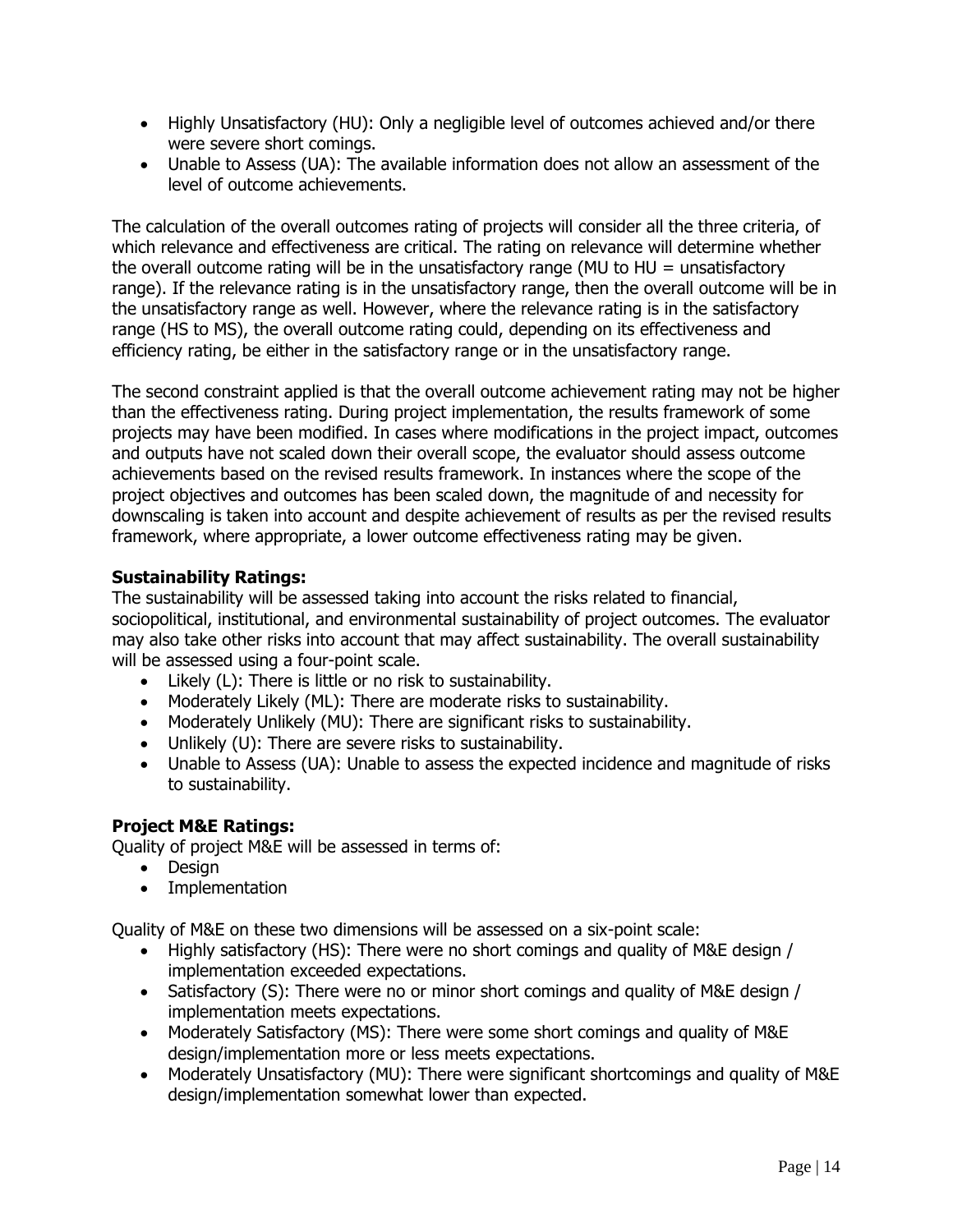- Unsatisfactory (U): There were major short comings and quality of M&E design/implementation substantially lower than expected.
- Highly Unsatisfactory (HU): There were severe short comings in M&E design/ implementation.
- Unable to Assess (UA): The available information does not allow an assessment of the quality of M&E design/implementation.

## **Implementation and Execution Rating:**

Quality of implementation and of execution will be rated separately. Quality of implementation pertains to the role and responsibilities discharged by the GEF Agencies that have direct access to GEF resources. Quality of Execution pertains to the roles and responsibilities discharged by the country or regional counterparts that received GEF funds from the GEF Agencies and executed the funded activities on ground. The performance will be rated on a six-point scale.

- Highly satisfactory (HS): There were no short comings and quality of environmental and social safeguard plans design/implementation exceeded expectations.
- Satisfactory (S): There were no or minor short comings and quality of environmental and social safeguard plans design/execution met expectations.
- Moderately Satisfactory (MS): There were some short comings and quality of environmental and social safeguard plans design/implementation more or less met expectations.
- Moderately Unsatisfactory (MU): There were significant shortcomings and quality of environmental and social safeguard plans design/implementation somewhat lower than expected.
- Unsatisfactory (U): There were major short comings and quality of environmental and social safeguard plans design/implementation substantially lower than expected.
- Highly Unsatisfactory (HU): There were severe short comings in quality of environmental and social safeguard plans design/implementation
- Unable to Assess (UA): The available information does not allow an assessment of the quality of environmental and social safeguard plans design/implementation

#### **Environmental and Social Safeguards:**

The approved environmental and social safeguard plans will be rated according to the following scale.

- Highly satisfactory (HS): There were no short comings and quality of implementation / execution exceeded expectations.
- Satisfactory (S): There were no or minor short comings and quality of implementation / execution meets expectations.
- Moderately Satisfactory (MS): There were some short comings and quality of implementation / execution more or less meets expectations.
- Moderately Unsatisfactory (MU): There were significant shortcomings and quality of implementation / execution somewhat lower than expected.
- Unsatisfactory (U): There were major short comings and quality of implementation / execution substantially lower than expected.
- Highly Unsatisfactory (HU): There were severe short comings in quality of implementation / execution.
- Unable to Assess (UA): The available information does not allow an assessment of the quality of implementation / execution.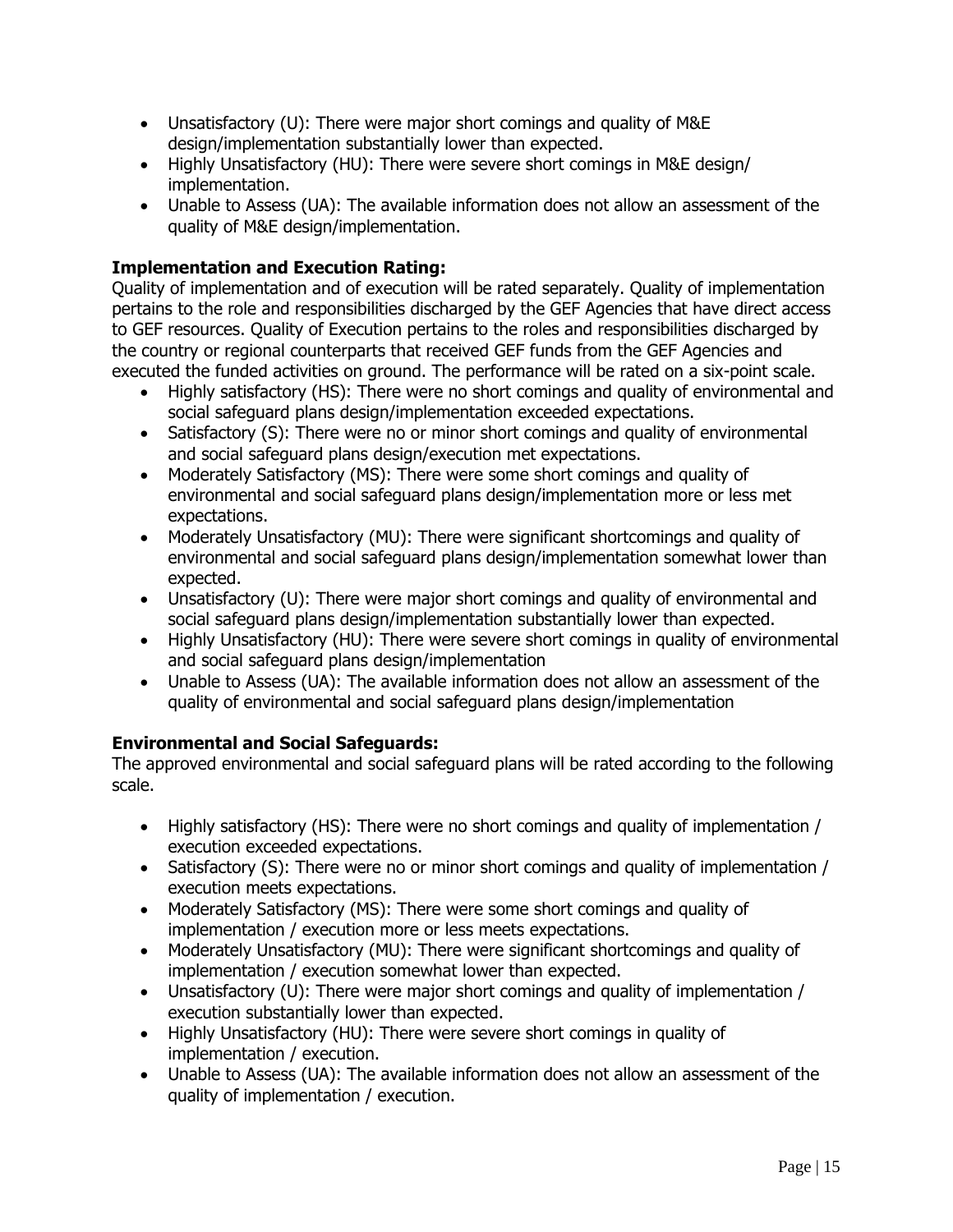# <span id="page-17-0"></span>**Section 3. Brief Overview of Project Being Evaluated**

| Building and strengthening Madagascar's<br>elements of the Paris Agreement           |  | 2022                                            | Madagascar                                                                                 |  |  |  |  |  |
|--------------------------------------------------------------------------------------|--|-------------------------------------------------|--------------------------------------------------------------------------------------------|--|--|--|--|--|
| Solicitation Name: Madagascar Terminal Evaluation                                    |  |                                                 |                                                                                            |  |  |  |  |  |
| Global Environmental Facility (GEF-<br>Agency)<br>Type of Contract: Firm Fixed Price |  |                                                 |                                                                                            |  |  |  |  |  |
| Planned Terminal Evaluation: October 1, 2022                                         |  |                                                 |                                                                                            |  |  |  |  |  |
| $$15,000 - $25,000$                                                                  |  |                                                 |                                                                                            |  |  |  |  |  |
| Scope of Work/ Deliverables: Section 2.1 of RFP                                      |  |                                                 |                                                                                            |  |  |  |  |  |
|                                                                                      |  |                                                 |                                                                                            |  |  |  |  |  |
|                                                                                      |  |                                                 |                                                                                            |  |  |  |  |  |
|                                                                                      |  | national capacity to implement the transparency | Fiscal Year:<br>Location(s):<br>Link to Project Being Evaluated: Approved Project Document |  |  |  |  |  |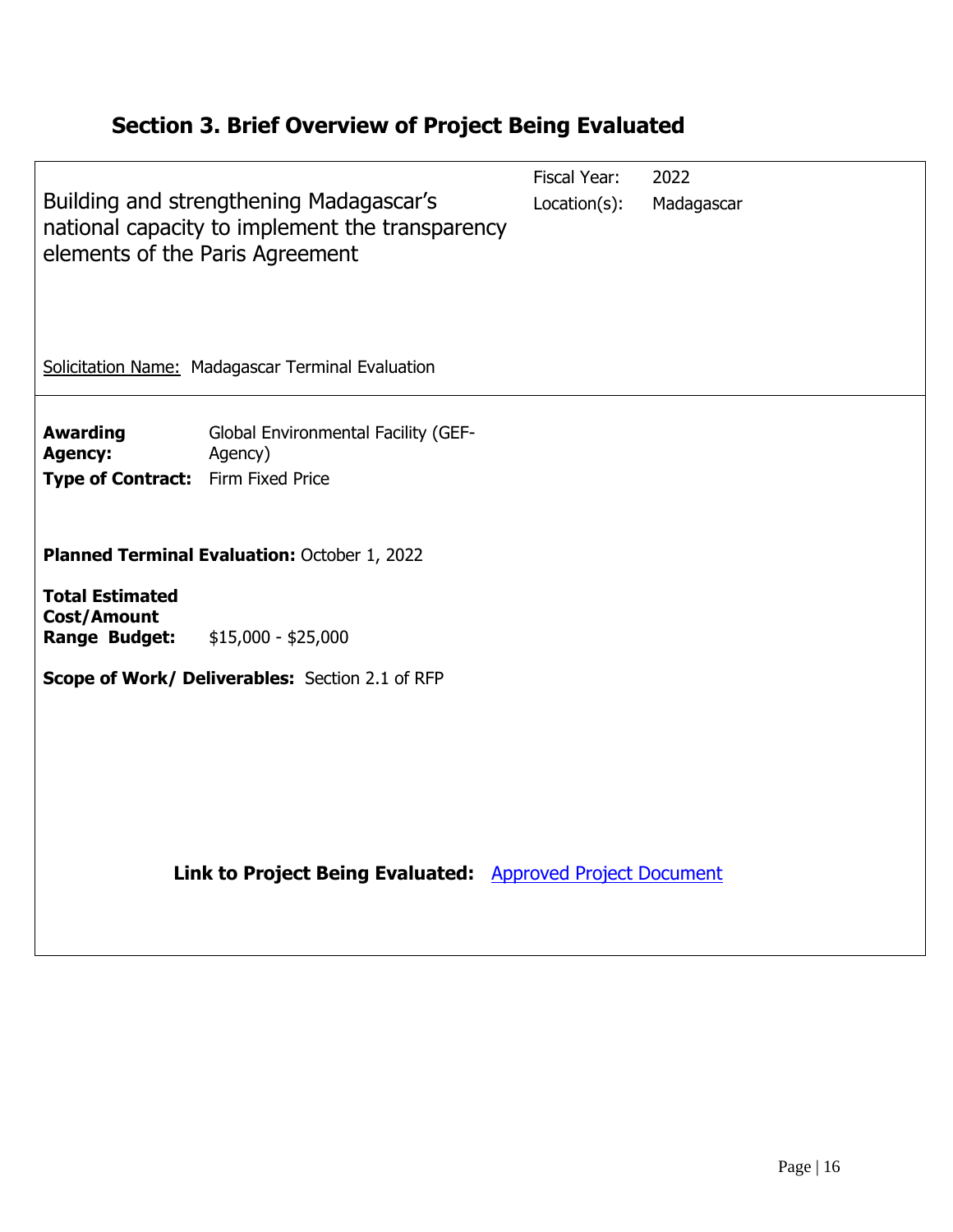# <span id="page-18-0"></span>**Section 4. CI's Service Agreement Template & Code of Ethics**

Any resulting agreement will be subject to the terms and conditions of CI's Services Agreement. A model form of agreement can be provided upon request.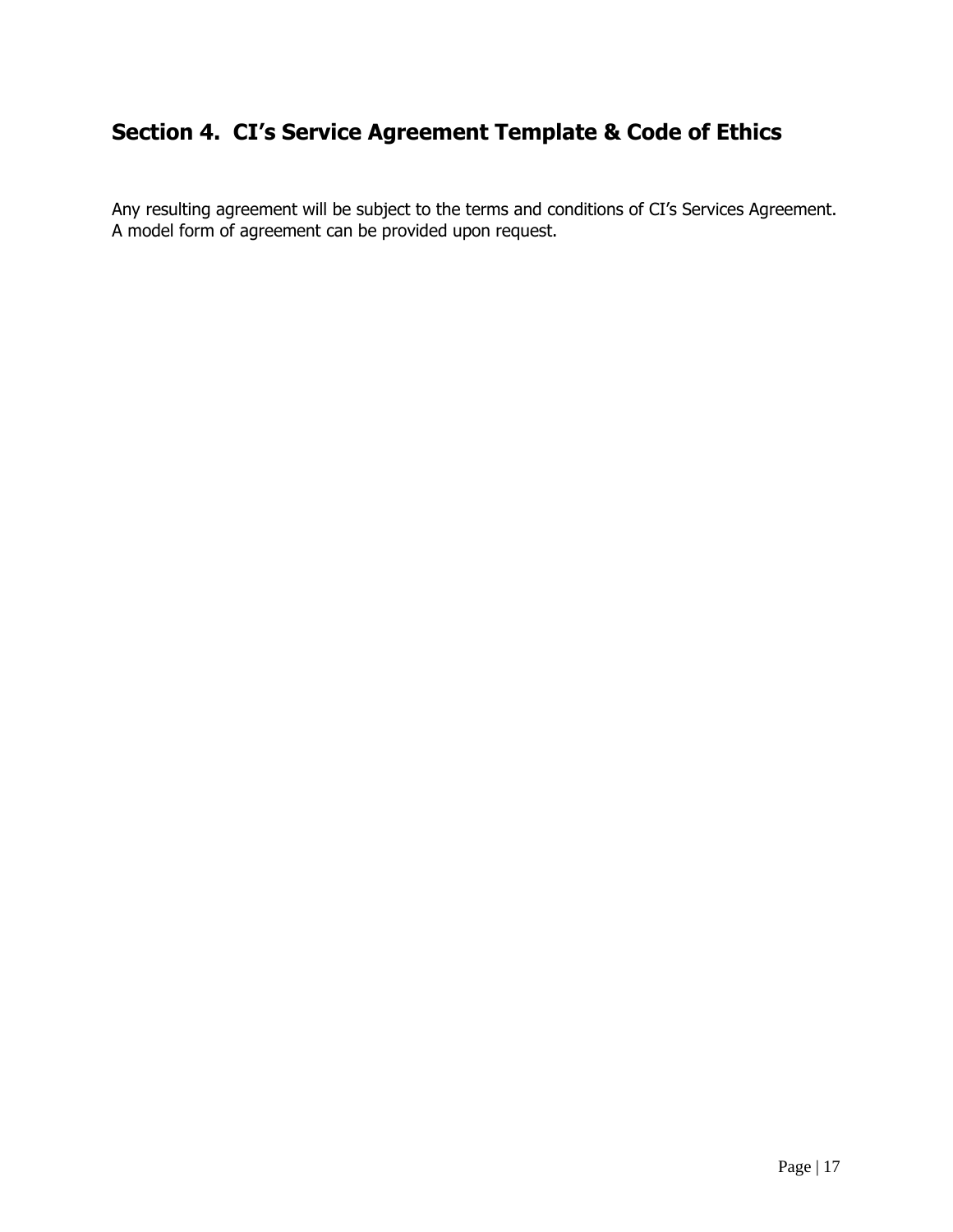## <span id="page-19-0"></span>**Section 5. Offeror Representation of Transparency, Integrity, Environmental and Social Responsibility**

This form to be signed by the Offerors or (Offerors representative) and must be submitted with the proposal to CI. No revisions may be made.

#### Solicitation Name: Madagascar Terminal Evaluation

All Offerors are expected to exercise the highest standards of conduct in preparing, submitting and if selected, eventually carrying out the specified work in accordance with CI's Code of Ethics. CI's Code of Ethics provides guidance to CI employees, service providers, experts, interns, and volunteers in living CI's core values, and outlines minimum standards for ethical conduct which all parties must adhere to. Any violations of the Code of Ethics should be reported to CI via its Ethics Hotline at [www.ci.ethicspoint.com.](http://www.ci.ethicspoint.com/)

CI relies on the personal integrity, good judgment and common sense of all third parties acting on behalf, or providing services to the organization, to deal with issues not expressly addressed by the Code or as noted below.

#### **With respect to CI's Code of Ethics, we certify:**

We understand and accept that CI, its contractual partners, grantees and other parties with whom we work are expected to commit to the highest standards of Transparency, Fairness, and Integrity in procurement.

#### **With respect to social and environmental standards, we certify:**

We are committed to high standards of ethics and integrity and compliance with all applicable laws across our operations, including prohibition of actions that facilitate trafficking in persons, child labor, forced labor, sexual abuse, exploitation or harassment. We respect internationally proclaimed human rights and take no action that contributes to the infringement of human rights. We protect those who are most vulnerable to infringements of their rights and the ecosystems that sustain them.

We fully respect and enforce the environmental and social standards recognized by the international community, including the fundamental conventions of International Labour Organization (ILO) and international conventions for the protection of the environment, in line with the laws and regulations applicable to the country where the contract is to be performed.

#### **With respect to our eligibility and professional conduct, we certify:**

We are not and none of our affiliates [members, employees, contractors, subcontractors, and consultants] are in a state of bankruptcy, liquidation, legal settlement, termination of activity, or guilty of grave professional misconduct as determined by a regulatory body responsible for licensing and/or regulating the offeror's business

We have not and will not engage in criminal or fraudulent acts. By a final judgment, we were not convicted in the last five years for offenses such as fraud or corruption, money laundering or professional misconduct.